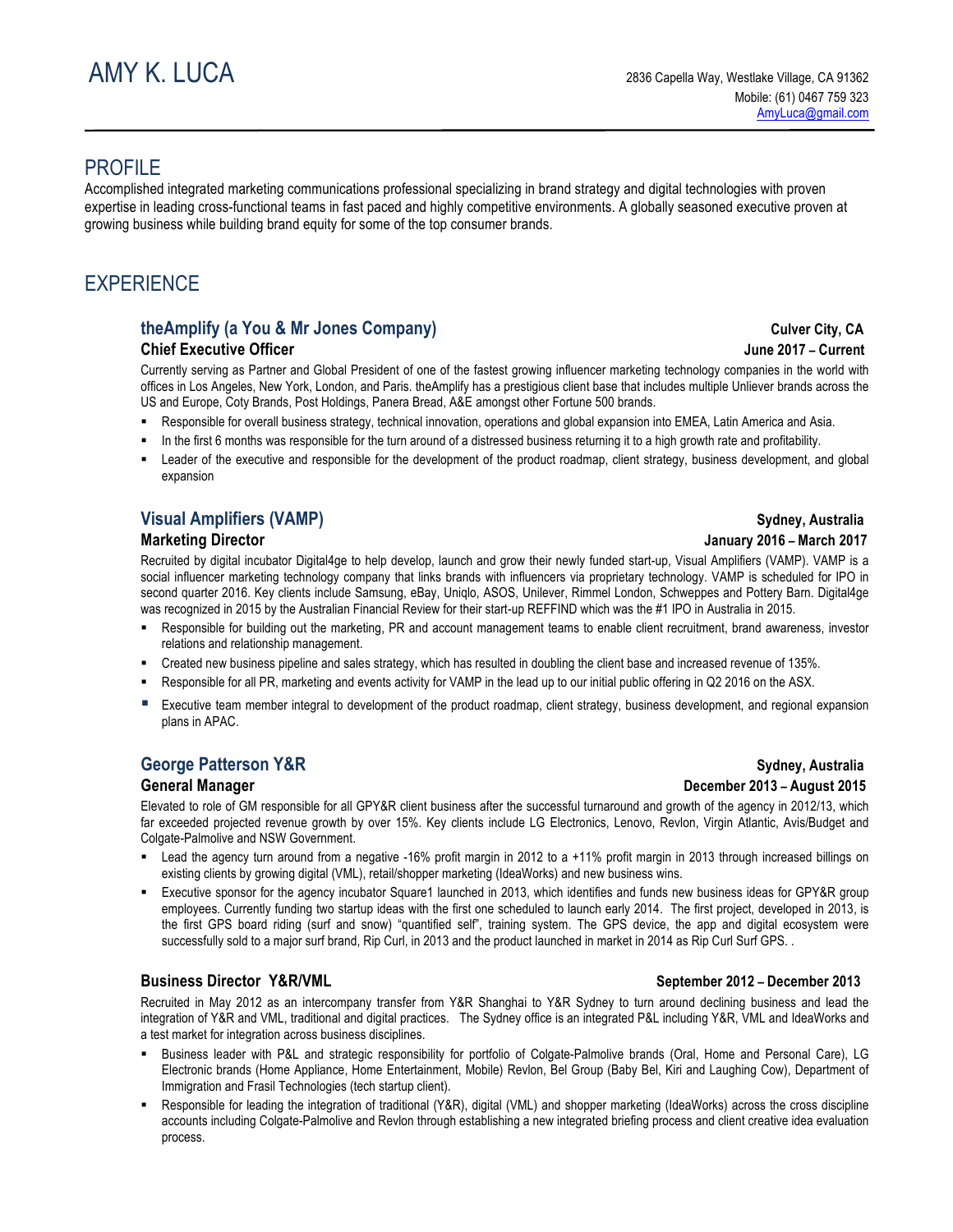## **Business Director May 2011 – August 2012**

Overall financial responsibility and client management for Gap China and Disney Stores, including management of all partner agency teams and ancillary vendors.

- Led digital strategy and planning across all Y&R clients as well as the integration of digital into all aspects of the agency offering from account management through creative.
- § Successfully led and launched the 'Let's Gap Together' integrated campaign for Mainland China and Hong Kong which was awarded Brand Campaign of the Year 2011 by Campaign Asia and contributed to one of Gap's most successful retail launches and highest profit margin globally. Took Gap from 4 stores to over 45 stores by the end of 2012. Heavily leveraged KOLs, Weibo, Kaixin, Youku and eCommerce sites including Taobao in addition to creating owned digital assets including Gap.cn and GapStyle.cn.
- § Developed digital strategy and implementation plans for Suntech, Budweiser and Danone which included campaigns leveraging uniquely Chinese digital tactics including but not limited to Weibo, Youku/Tudou, RenRen, Jaipang, Weixin (WeChat), Kaixin and robust KOL strategies.

## **AGENDA – SHANGHAI** *(A Y&R Brands Company)*  **Shanghai, China**

### **Strategic Planning Director August 2010 – August 2011**

Responsible for the leadership of the strategic planning department delivering digital strategy and campaigns for over 15 clients spanning CPG, beauty, fashion retail and beverage categories in the Greater China market.

- § Clients: Gap, Johnson and Johnson (Stayfree, Carefree, OB, Listerine), Pepsi, Wrigley (Doublemint and Extra), Starbucks, Budweiser and Yue-Sai.
- § Strategic lead for the brand launch of Gap's 'Let's Gap Together' campaign across all digital mediums which introduced the Gap brand to mainland China in the winter of 2010.
- Implemented a strategic briefing and planning process to better help clients and Agenda teams develop campaigns that met business objectives and exceeded KPIs across paid, earned and owned media.
- § Responsible for leading new business efforts which resulted in new client wins including Starbucks, Pepsi, and Budweiser.

# **TBWA\CHIAT\DAY Los Angeles, CA**

### **Interactive Account Director - Pepsi** May 2009 – August 2010

Served as strategic brand leader responsible for developing programs for digital channel integration across all Pepsi trademark brands: Pepsi, Diet, Max, Natural and Throwback.

- § Brand leader from ideation to launch through optimization of the largest and most successful digital and social media campaign in Pepsi's history – The Pepsi Refresh Project.
- Served as member of TBWA/CHIAT/DAY digital strategy team responsible for evolving the agency from traditional brand agency to a fully integrated shop with world-class brand and digital capabilities.
- § Member of the team that helped launch Apple's new ad platform (iAD) to agency clients including Pepsi and Visa.

# G2 DIRECT AND DIGITAL *(A Grey Group Company)* Santa Monica, CA and San Francisco, CA

Interactive practice leader for G2 – West (San Francisco, Burbank and Santa Monica) for clients and new business efforts. Responsible for the integration of interactive service offerings with offline campaigns for all G2–West clients including Adobe, UnitedHealthcare, Princess/Cunard, AAA, Electronic Arts (EA), Guidance Software and NetApp.

- § Responsible for the continuous evaluation and sourcing of offshore development teams in China and India.
- § Project owner and strategist for all large scale (\$2MM+) enterprise interactive projects including: UnitedHealthcare's Renewal Automaton System, Online Case Submission and Online Real-Time Quoting as well as the Adobe Marketing Automation System.

## **Management Supervisor April 2007 – July2008**

Account lead for the multi-million dollar UnitedHealthcare account. Also responsible for interactive strategy and planning across all other agency accounts including Princess/Cunard Cruise Lines, AAA (Auto Club), Infosys, Net App, Adobe Systems, Guidance Software and new business.

§ Created a new digital team structure which included in-house resources along with a technical teams located in Shanghai, China which resulted in over 50% cost savings and increased profitability for G2 Los Angeles and clients.

# **Y&R** – SHANGHAI Shanghai, China

# **VP – Interactive Services July 2008 – May 2009**